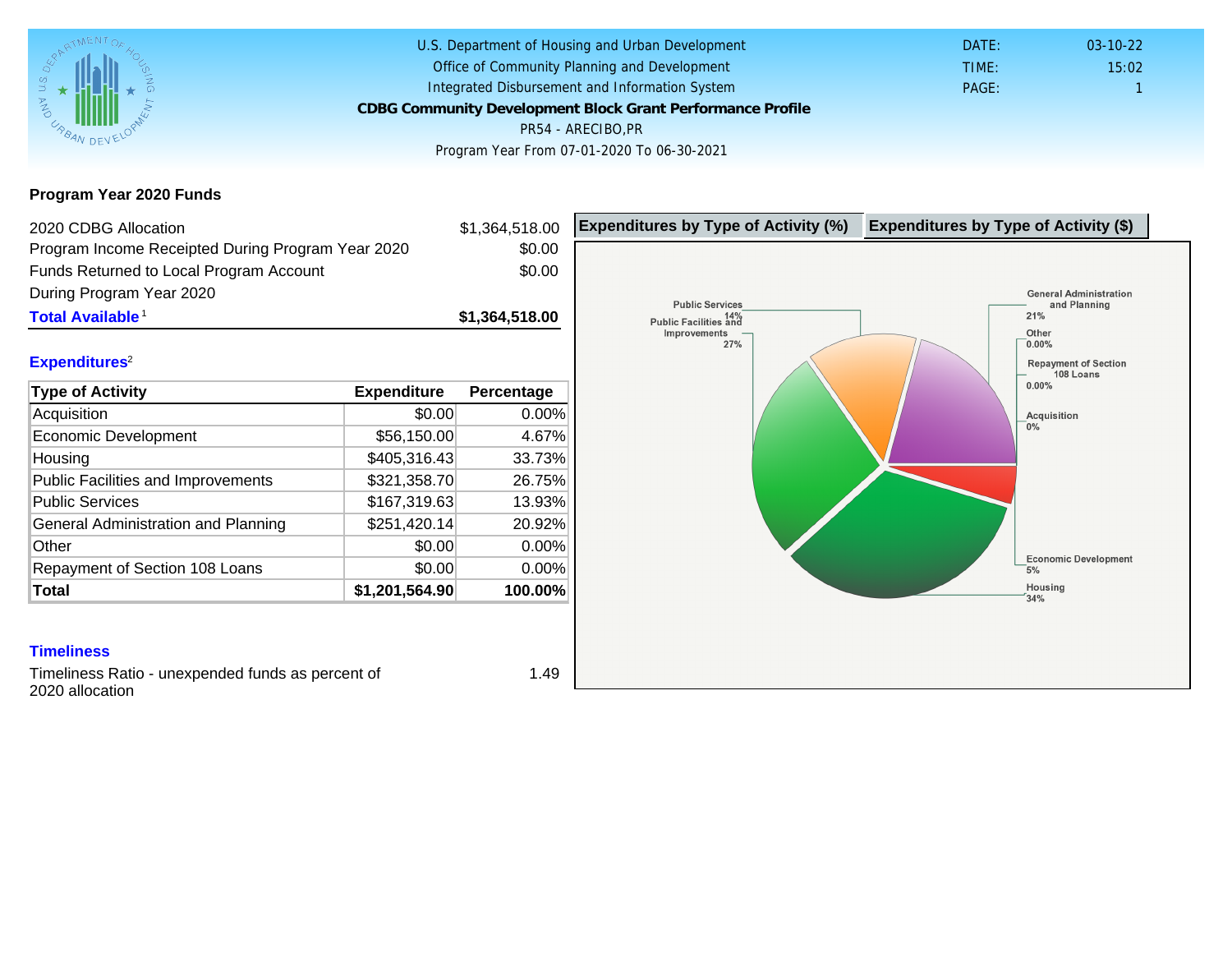## Program Targeting

| 1 - Percentage of Expenditures Assisting Low-<br>and Moderate-Income Persons and Households<br>Either Directly or On an Area Basis <sup>3</sup>                                                                              | 100.00%  |
|------------------------------------------------------------------------------------------------------------------------------------------------------------------------------------------------------------------------------|----------|
| 2 - Percentage of Expenditures That Benefit<br>Low/Mod Income Areas                                                                                                                                                          | 33.82%   |
| 3 -Percentage of Expenditures That Aid in The<br>Prevention or Elimination of Slum or Blight                                                                                                                                 | $0.00\%$ |
| 4 - Percentage of Expenditures Addressing<br><b>Urgent Needs</b>                                                                                                                                                             | $0.00\%$ |
| 5-Funds Expended in Neighborhood<br>(Community For State) Revitalization Strategy<br>Areas and by Community Development<br>Financial Institution.<br>6-Percentage of Funds Expended in<br>Neighborhood (Community For State) | \$0.00   |
| Revitalization Strategy Areas and by Community<br>Development Financial Institution                                                                                                                                          | $0.00\%$ |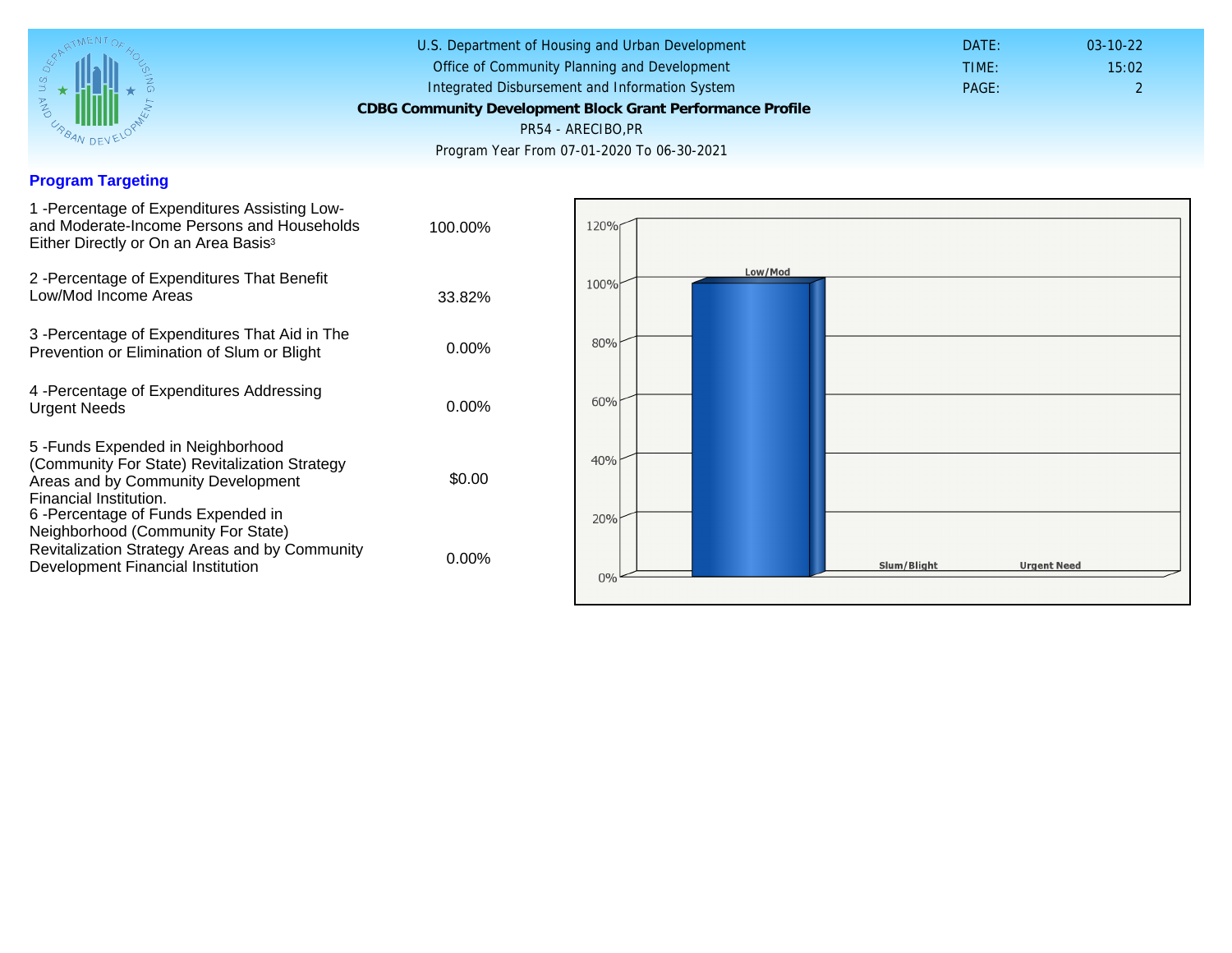## CDBG Beneficiaries by Racial/Ethnic Category <sup>4</sup>

| Race                                              | Total    | Hispanic |
|---------------------------------------------------|----------|----------|
| White                                             | 97.57%   | 98.54%   |
| Black/African American                            | $0.00\%$ | $0.00\%$ |
| Asian                                             | $0.00\%$ | 0.00%    |
| American Indian/Alaskan Native                    | 0.00%    | $0.00\%$ |
| lNative Hawaiian/Other Pacific Islander           | $0.00\%$ | $0.00\%$ |
| American Indian/Alaskan Native & White            | 0.00%    | $0.00\%$ |
| Asian & White                                     | $0.00\%$ | $0.00\%$ |
| Black/African American & White                    | 0.00%    | $0.00\%$ |
| Amer. Indian/Alaskan Native & Black/African Amer. | $0.00\%$ | $0.00\%$ |
| <b>Other multi-racial</b>                         | 2.43%    | 1.46%    |
| Asian/Pacific Islander (valid until 03-31-04)     | 0.00%    | 0.00%    |
| Hispanic (valid until 03-31-04)                   | 0.00%    | $0.00\%$ |

## Income of CDBG Beneficiaries

| Income Level                          | Percentage |
|---------------------------------------|------------|
| Extremely Low Income (<=30%)          | $0.00\%$   |
| Low Income (30-50%)                   | $0.00\%$   |
| Moderate Income (50-80%)              | 100.00%    |
| Total Low and Moderate Income (<=80%) | 100.00%    |
| Non Low and Moderate Income (>80%)    | $0.00\%$   |